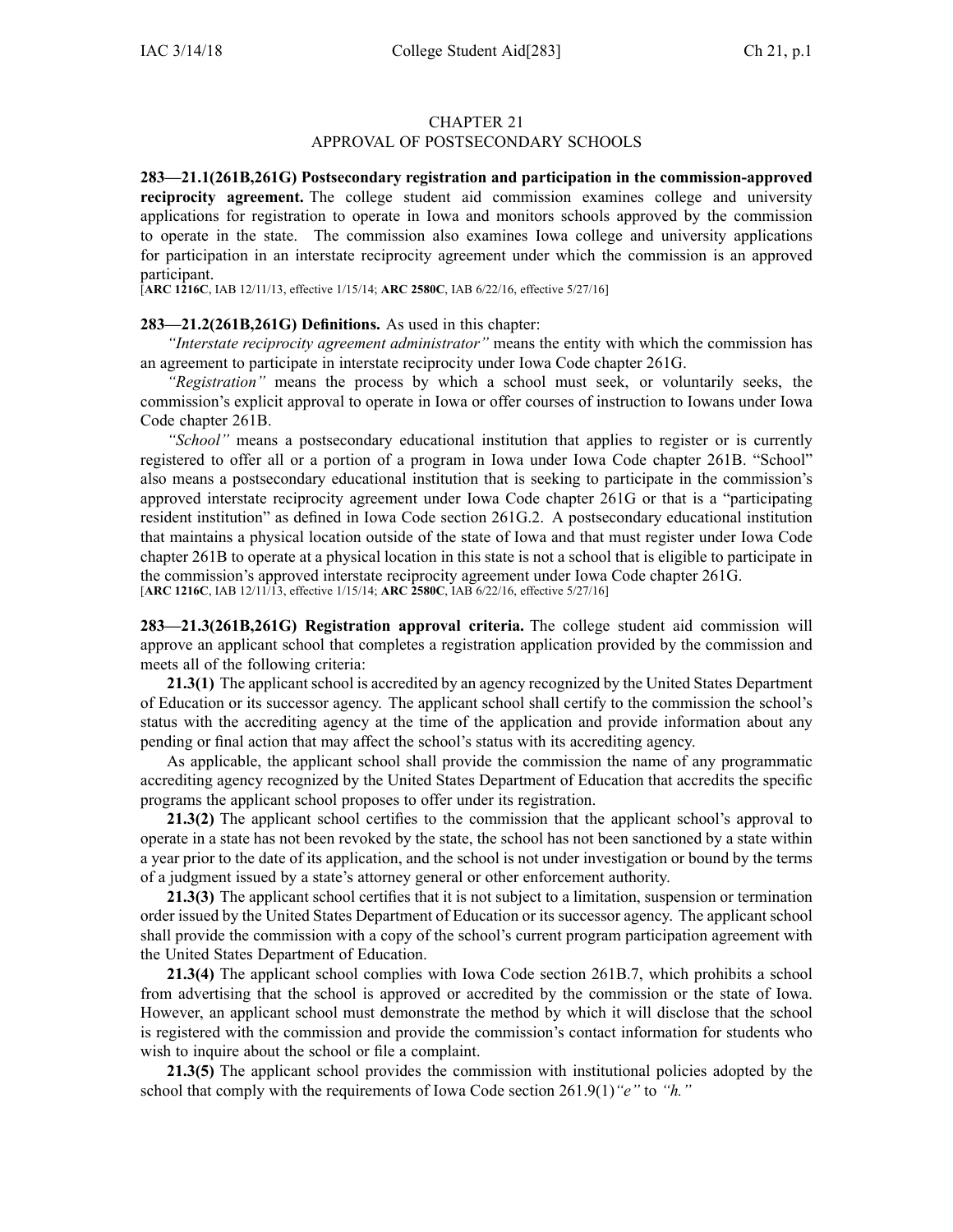*a.* For <sup>a</sup> program in which <sup>a</sup> student's academic progress is measured only in clock hours, the school shall provide <sup>a</sup> full refund of tuition and mandatory fees to <sup>a</sup> student who withdraws and who requests that benefit under Iowa Code section [261.9\(1\)](https://www.legis.iowa.gov/docs/ico/section/261.9.pdf)*"g"* for the paymen<sup>t</sup> period in which the student withdrew. The paymen<sup>t</sup> period is determined under rules promulgated by the United States Department of Education for the disbursement of federal Stafford loan funds.

*b.* The employee policy for reporting suspected incidents of child physical orsexual abuse required by Iowa Code section [261.9\(1\)](https://www.legis.iowa.gov/docs/ico/section/261.9.pdf) "h" shall apply to individuals the school compensates to conduct activities on the school's behalf at an Iowa location.

**21.3(6)** If required by the commission, the applicant school files annual reports that the commission also requires from all Iowa colleges and universities.

**21.3(7)** The applicant school demonstrates financial viability by providing <sup>a</sup> copy of the institution's most recent audit that was prepared by <sup>a</sup> certified public accounting firm no more than 12 months prior to the date of the application and that provides an unqualified opinion. An applicant school must provide the auditor's repor<sup>t</sup> as an attachment to the registration application, which is posted on the commission's Internet site. However, the school may provide financial statements associated with the audit in a separate electronic file that is marked "confidential." Financial statements that a school identifies as "confidential" will not be treated as public records under Iowa Code chapter [22](https://www.legis.iowa.gov/docs/ico/chapter/22.pdf).

**21.3(8)** The applicant school provides <sup>a</sup> description of the learning resources it offers to students, including appropriate library and other suppor<sup>t</sup> services the school provides to its students.

**21.3(9)** The applicant school provides evidence that faculty within an appropriate discipline are involved in developing and evaluating curriculum for the program(s) being registered in Iowa.

**21.3(10)** The applicant school provides documentation or information posted on its Internet site that describes the educational and experiential qualifications of all faculty or instructors who teach in the programs the school proposes to offer under its registration and the general subject matter in which faculty members or instructors teach. The applicant school shall also provide the number of full-time and part-time faculty and instructors who will teach the courses offered to Iowans.

**21.3(11)** The applicant school provides documentation demonstrating that a program which prepares <sup>a</sup> student for an occupation that requires professional licensure in Iowa and which the school proposes to offer under its registration:

*a.* Has been approved by the appropriate state of Iowa licensing agency and accrediting agency, if such approval is required, or

*b.* Meets curriculum standards of the appropriate state of Iowa licensing agency such that the state of Iowa licensing agency does not require the student to complete additional coursework or practicum hours that the school did not offer in its professional licensure preparation program.

**21.3(12)** The school submits <sup>a</sup> reques<sup>t</sup> for amendment of its registration subject to commission approval in the event the school makes <sup>a</sup> substantive change in location, program offering, or accreditation during its registration term. A substantive change in program offering occurs when <sup>a</sup> school proposes to initiate <sup>a</sup> program that requires the approval of the state board of education or any other program that prepares <sup>a</sup> student for an occupation that requires professional licensure in this state.

**21.3(13)** During its registration term, the school notifies the commission within 90 days after adding <sup>a</sup> program that does not require the school to seek the commission's amendment approval under subrule [21.3\(12\)](https://www.legis.iowa.gov/docs/iac/rule/283.21.3.pdf).

**21.3(14)** The applicant school certifies that it will immediately notify the commission of any pending or final sanction issued by the school's accrediting agency, another state agency that registers or licenses the school during its registration term, or <sup>a</sup> state attorney general's office or other enforcement authority.

**21.3(15)** The applicant school provides <sup>a</sup> statement, signed by its chief executive officer, demonstrating the applicant school's commitment to the delivery of programs offered in Iowa and agreeing to provide alternatives for students to complete their programs at the same or other schools if the applicant school discontinues <sup>a</sup> program, the applicant school closes, or the applicant school closes an Iowa site before students have completed their courses of study.

Notwithstanding any limitations on student eligibility for <sup>a</sup> teach-out plan approved by <sup>a</sup> school's accrediting agency, the alternatives that the school provides under this agreemen<sup>t</sup> with the commission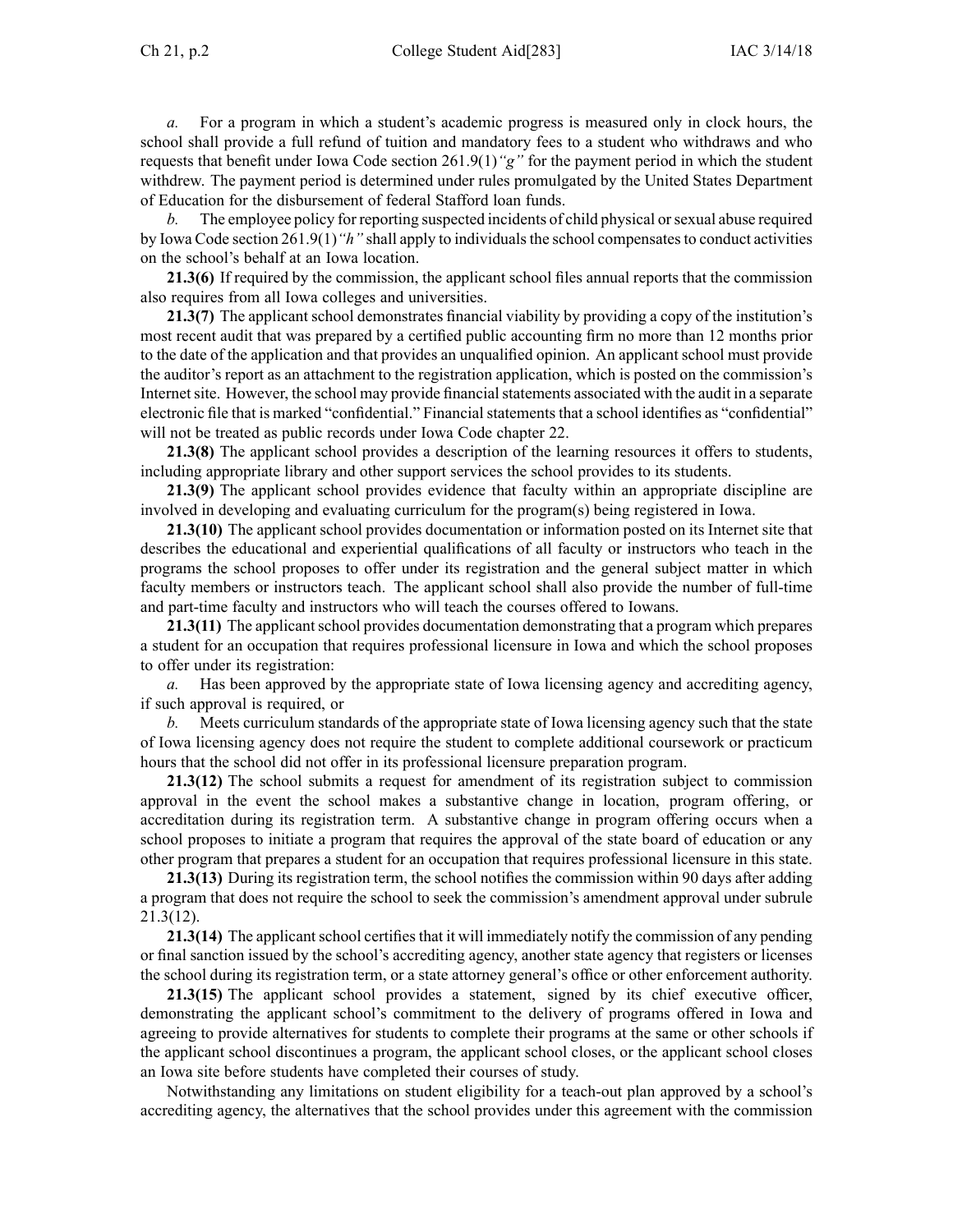shall ensure that all academically eligible students attending the programs the school offers under its registration are provided with <sup>a</sup> viable option(s) to finish the program(s).

**21.3(16)** If the applicant school is for profit, the applicant school provides evidence that its most recently calculated percentage of revenue derived from funds received under Title IV of the Higher Education Act of 1965, as amended, does not exceed the threshold established by the United States Department of Education.

**21.3(17)** If the applicant school is nonpublic, the applicant school provides evidence of its official financial responsibility composite score, as calculated using the method prescribed by the United States Department of Education.

*a.* A school demonstrates that its financial responsibility composite score is official by providing written confirmation of its composite score from the United States Department of Education.

*b.* A school that does not participate in the postsecondary student financial aid programs authorized by the United States Department of Education demonstrates that its financial responsibility composite score is official by providing written confirmation of its composite score from its accrediting agency. If the school's accrediting agency does not independently verify the school's composite score, the school must submit written confirmation from its independent auditor.

**21.3(18)** A nonpublic school that does not have <sup>a</sup> legal governing body, such as <sup>a</sup> board of directors or board of trustees, shall provide the names, titles, and educational and experiential qualifications of the persons holding key academic and operational leadership positions at the school.

**21.3(19)** A nonpublic school that is <sup>a</sup> subsidiary of another organization provides all of the following:

*a.* The name of the paren<sup>t</sup> organization.

*b.* The names and titles of the members of the paren<sup>t</sup> organization's legal governing body, such as <sup>a</sup> board of directors or board of trustees. In the absence of <sup>a</sup> legal governing body, the school provides the information described in subrule [21.3\(18\)](https://www.legis.iowa.gov/docs/iac/rule/283.21.3.pdf).

*c.* The name(s) of any other school(s) that is <sup>a</sup> subsidiary of the same paren<sup>t</sup> organization.

**21.3(20)** The school posts <sup>a</sup> list of required and suggested textbooks for all courses and corresponding international standard book numbers for such textbooks at least 14 days before the start of each semester or term at the locations where textbooks are sold on campus and on the school's Internet site.

**21.3(21)** The school provides any additional information the commission requires to evaluate the school.

[**ARC [1216C](https://www.legis.iowa.gov/docs/aco/arc/1216C.pdf)**, IAB 12/11/13, effective 1/15/14; **ARC [2580C](https://www.legis.iowa.gov/docs/aco/arc/2580C.pdf)**, IAB 6/22/16, effective 5/27/16]

**283—21.4(261B,261G) Additional approval criteria for an applicant school that applies for registration to maintain <sup>a</sup> fixed location in Iowa.** In addition to meeting the registration approval criteria in rule  $283 - 21.3(261B, 261G)$ , a school that applies for registration to operate a campus, branch campus, student services center, or administrative office at <sup>a</sup> fixed location in Iowa shall meet all of the following additional criteria:

1. The applicant school employs at least one full-time Iowa faculty member or one program or student services coordinator devoted to Iowa students.

2. The applicant school provides to the commission the name of and business contact information for <sup>a</sup> contact person in Iowa.

3. The applicant school demonstrates that it has adequate physical facilities located in Iowa appropriate for the programs and services offered.

[**ARC [1216C](https://www.legis.iowa.gov/docs/aco/arc/1216C.pdf)**, IAB 12/11/13, effective 1/15/14; **ARC [2580C](https://www.legis.iowa.gov/docs/aco/arc/2580C.pdf)**, IAB 6/22/16, effective 5/27/16]

#### **283—21.5(261B,261G) Additional criteria for an out-of-state applicant school that applies for registration to offer programs via in-person instruction but in <sup>a</sup> nontraditional format.**

**21.5(1)** In addition to meeting the approval criteria in rule  $283-21.3(261B,261G)$ , an out-of-state school that applies for registration to offer programs via in-person instruction but in <sup>a</sup> nontraditional format shall notify the commission in writing within 90 days of the date that the school establishes <sup>a</sup> new Iowa location at which Iowa students will receive instruction in the school's nontraditional program. Notification to the commission via electronic mail is acceptable. If the school's accrediting agency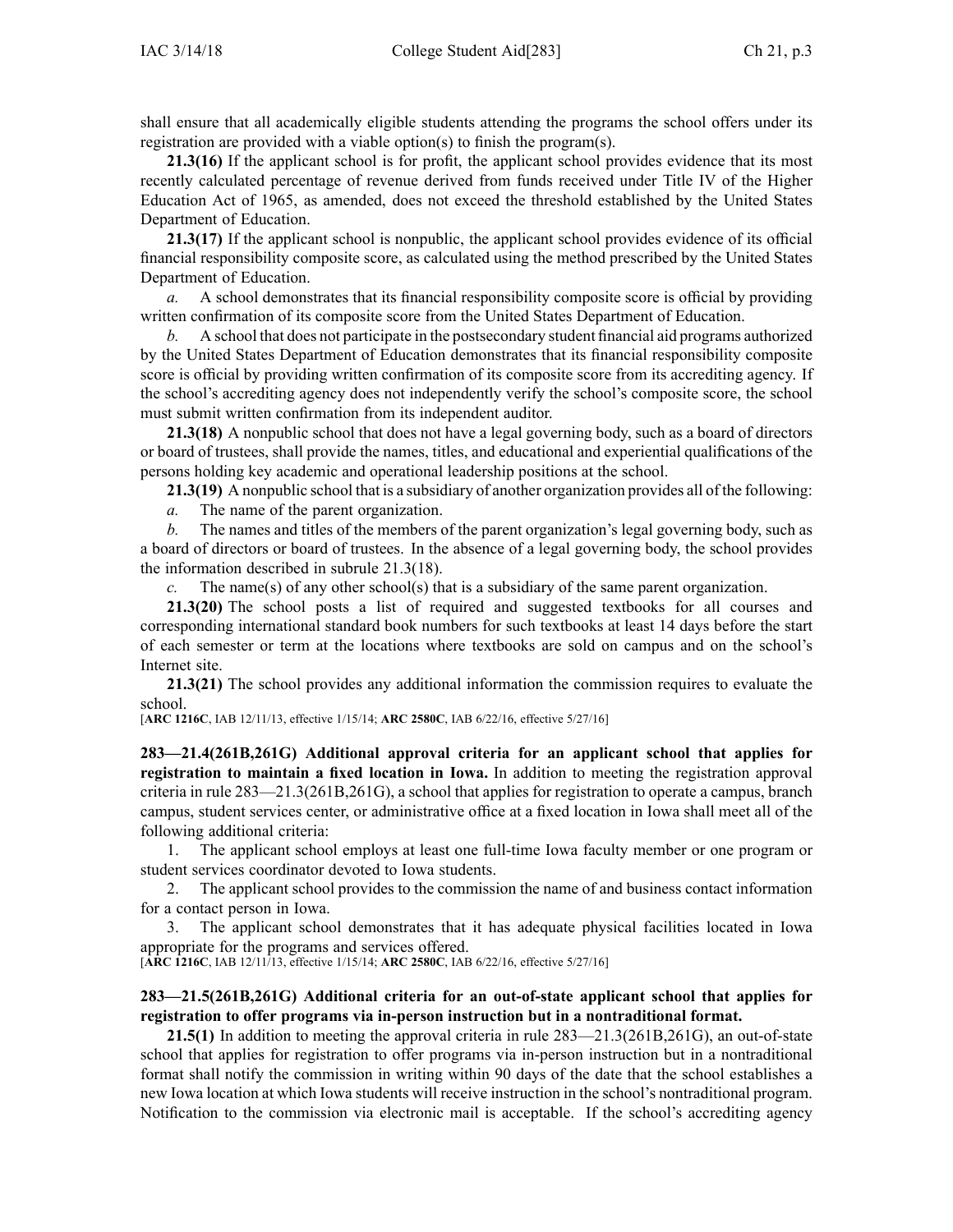requires preapproval of the new Iowa location, the school's notice to the commission must include <sup>a</sup> copy of that accrediting agency's approval. If the school's accrediting agency does not require preapproval of the new Iowa location, the school must certify that accrediting agency approval is not required. Such <sup>a</sup> school is not required to submit <sup>a</sup> registration amendment reques<sup>t</sup> under subrule [21.3\(12\)](https://www.legis.iowa.gov/docs/iac/rule/283.21.3.pdf).

**21.5(2)** For the purposes of this rule, "nontraditional format" includes, but is not limited to, the following:

*a.* A program offered partially via distance education and partially via in-person instruction at <sup>a</sup> location in Iowa by faculty or instructors compensated by the applicant school.

*b.* A program offered partially at the applicant school's out-of-state campus and partially via in-person instruction at <sup>a</sup> location in Iowa by faculty or instructors compensated by the applicant school.

*c.* A program offered at <sup>a</sup> location in Iowa through compressed courses scheduled on Saturday or Sunday.<br> $d$ .

*d.* A program offered only during the summer months.

*e.* A program offered at temporary locations in Iowa where the school identifies cohorts of students who have expressed interest in the program.

[**ARC [1216C](https://www.legis.iowa.gov/docs/aco/arc/1216C.pdf)**, IAB 12/11/13, effective 1/15/14; **ARC [2580C](https://www.legis.iowa.gov/docs/aco/arc/2580C.pdf)**, IAB 6/22/16, effective 5/27/16]

## **283—21.6(261B,261G) Additional approval criteria and exception for an out-of-state applicant school that applies for registration to offer distance education programs.**

**21.6(1)** An out-of-state school offering distance education programs is not required to register in Iowa if its home state approves the school to participate in <sup>a</sup> commission-approved interstate reciprocity agreement. If an out-of-state applicant school providing distance education programs in Iowa is not approved by the school's home state to participate in <sup>a</sup> commission-approved interstate reciprocity agreement, in addition to meeting the approval criteria in rule [283—21.3](https://www.legis.iowa.gov/docs/iac/rule/283.21.3.pdf)(261B,261G), the out-of-state applicant school shall meet all of the following additional criteria:

*a.* The applicant school discloses the name and business contact information of any person compensated by the school (including by honorarium) to remotely provide instruction or academic supervision in the school's distance education courses from any Iowa location.

*b.* The applicant school discloses the name, business contact information, and duties of any person the applicant school compensates to remotely perform operational activities from any Iowa location.

**21.6(2)** Exception. If <sup>a</sup> school applies for registration solely to offer distance education programs that include <sup>a</sup> structured field experience in which the student will participate at an Iowa location and the applicant school maintains no other presence in Iowa as defined in Iowa Code section [261B.2](https://www.legis.iowa.gov/docs/ico/section/261B.2.pdf), the school is not required to implement <sup>a</sup> policy that complies with Iowa Code section [261.9\(1\)](https://www.legis.iowa.gov/docs/ico/section/261.9.pdf)*"h."* [**ARC [1216C](https://www.legis.iowa.gov/docs/aco/arc/1216C.pdf)**, IAB 12/11/13, effective 1/15/14; **ARC [2580C](https://www.legis.iowa.gov/docs/aco/arc/2580C.pdf)**, IAB 6/22/16, effective 5/27/16]

## **283—21.7(261B,261G) Recruiting for an out-of-state applicant school's residential programs from an Iowa location.**

**21.7(1)** An out-of-state applicant school that compensates <sup>a</sup> party to recruit Iowans for its campus-based, residential programs shall apply for registration if the recruiter maintains an Iowa address. In addition to meeting all of the criteria in rule [283—21.3](https://www.legis.iowa.gov/docs/iac/rule/283.21.3.pdf)(261B,261G), the applicant school shall disclose the name of and business contact information for its Iowa-based recruiter.

**21.7(2)** An out-of-state applicant school that compensates <sup>a</sup> person to recruit students for its campus-based, residential programs is not required to apply for registration if the school's recruitment activities at <sup>a</sup> location in Iowa are occasional and short-term; for example, at <sup>a</sup> college fair or conference. [**ARC [1216C](https://www.legis.iowa.gov/docs/aco/arc/1216C.pdf)**, IAB 12/11/13, effective 1/15/14; **ARC [2580C](https://www.legis.iowa.gov/docs/aco/arc/2580C.pdf)**, IAB 6/22/16, effective 5/27/16]

#### **283—21.8(261B,261G) Provisional registration.**

**21.8(1)** The commission may gran<sup>t</sup> provisional registration under the following conditions:

An out-of-state applicant school is accredited by an entity or organization recognized by the United States Department of Education or its successor agency at the time the school submits its registration application; and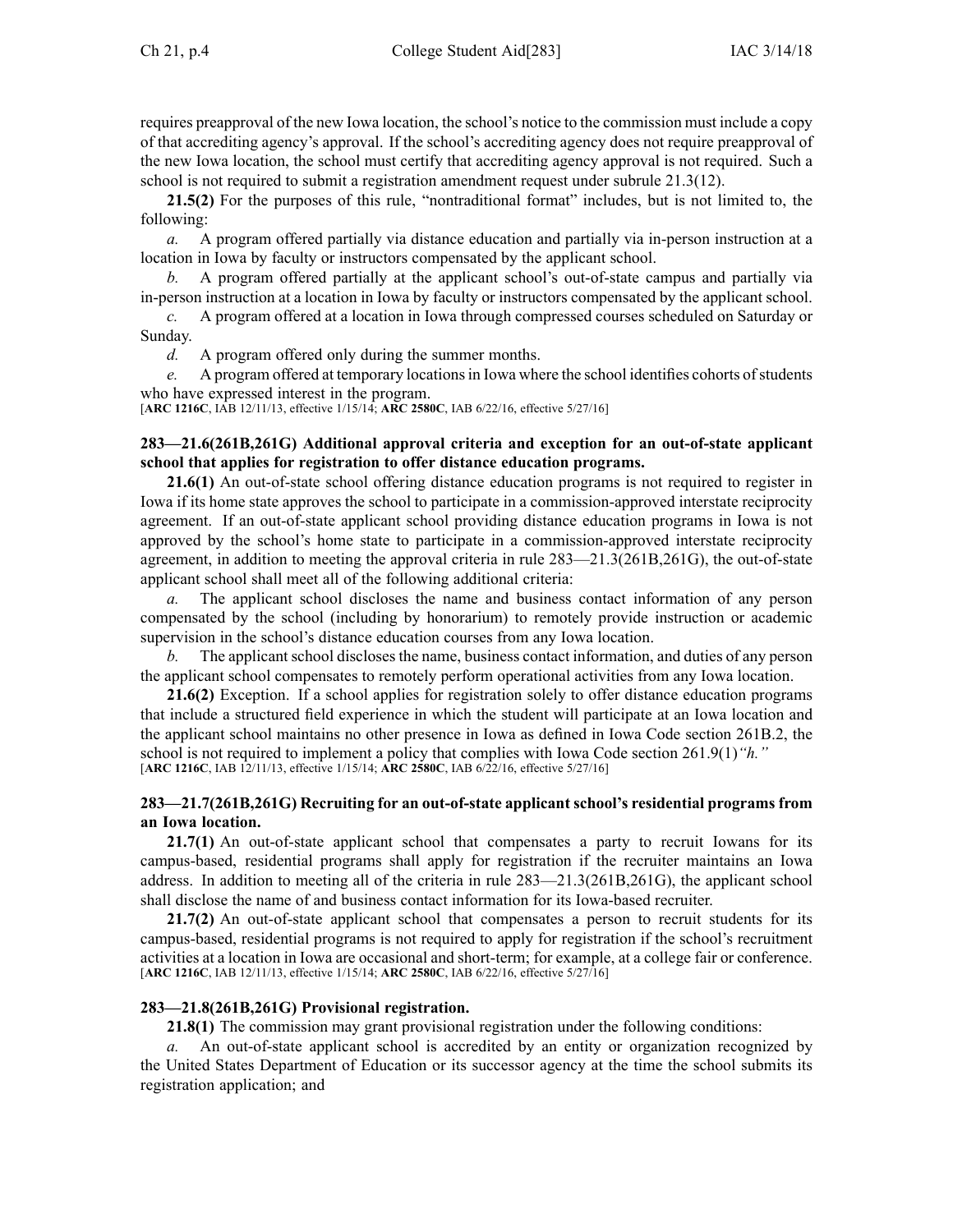*b.* The applicant school must obtain the commission's approval before the school's accrediting agency will consider approving the applicant school to operate at <sup>a</sup> physical location in Iowa.

**21.8(2)** The commission may prohibit the school from initiating instruction at <sup>a</sup> location in Iowa until the school obtains its accrediting agency's approval to operate at an Iowa location. [**ARC [1216C](https://www.legis.iowa.gov/docs/aco/arc/1216C.pdf)**, IAB 12/11/13, effective 1/15/14; **ARC [2580C](https://www.legis.iowa.gov/docs/aco/arc/2580C.pdf)**, IAB 6/22/16, effective 5/27/16]

#### **283—21.9(261B,261G) Duration of registration; application for renewal.**

**21.9(1)** Upon approval by the commission, an applicant school is registered for <sup>a</sup> period of two calendar years, contingent upon the school's compliance with commission requirements as provided in this chapter.

**21.9(2)** A registered school shall submit <sup>a</sup> completed registration renewal application to the commission at least six months before the ending date of the school's current registration term. A school is solely responsible for submitting <sup>a</sup> timely renewal application. [**ARC [1216C](https://www.legis.iowa.gov/docs/aco/arc/1216C.pdf)**, IAB 12/11/13, effective 1/15/14; **ARC [2580C](https://www.legis.iowa.gov/docs/aco/arc/2580C.pdf)**, IAB 6/22/16, effective 5/27/16]

# **283—21.10(261B,261G) Limitation, denial, or revocation of registration.**

**21.10(1)** At the time of initial registration or registration renewal and during <sup>a</sup> registration term, the commission may take action that includes, but is not limited to, limiting <sup>a</sup> school's program offerings or enrollment or denying or revoking the school's registration as <sup>a</sup> result of any of the following:

*a.* An adverse notice, warning, or other sanction issued by the school's accrediting agency.

*b.* An adverse action or sanction issued by the United States Department of Education.

*c.* A lawsuit filed by <sup>a</sup> state agency, <sup>a</sup> state attorney general's office, or another enforcement authority.

*d.* A judgment issued by <sup>a</sup> state attorney general's office or another enforcement authority.

*e.* A for-profit school's most recently calculated percentage of revenue derived from funds received under Title IV of the Higher Education Act of 1965, as amended, that exceeds the threshold established by the United States Department of Education.

*f.* Repeated complaints about <sup>a</sup> school received from the school's students by the commission, by another state, or by <sup>a</sup> state attorney general's office.

Notice that the school has experienced a change of ownership or governance. The school shall notify the commission no later than 30 calendar days after the change in ownership or governance.

*h.* Failure to pay fees due to the commission in accordance with rule [283—21.12](https://www.legis.iowa.gov/docs/iac/rule/283.21.12.pdf)(261B,261G).

*i.* Other actions deemed by the commission as significant evidence that the school should not be allowed to operate under this chapter.

#### **21.10(2)** Reserved.

[**ARC [1216C](https://www.legis.iowa.gov/docs/aco/arc/1216C.pdf)**, IAB 12/11/13, effective 1/15/14; **ARC [2580C](https://www.legis.iowa.gov/docs/aco/arc/2580C.pdf)**, IAB 6/22/16, effective 5/27/16]

#### **283—21.11(261B,261G) School, Iowa site, or program closure.**

**21.11(1)** No later than 90 days before <sup>a</sup> registered school takes action to discontinue <sup>a</sup> program that is offered by the school under its registration, close an Iowa site, or close the school, the school must notify the commission in writing.

**21.11(2)** The school's notice to the commission shall include all of the following:

*a.* The full name, residential address, telephone number, email address, program name, and anticipated graduation date of affected Iowa resident students or, as applicable, affected students at the school's Iowa campus(es). The school shall organize this list in alphabetical order by student last name.

*b.* Documentation of the school's proposed notice to students.

*c.* The school's specific plan to provide alternatives for affected students to complete the programs offered under the school's registration in accordance with the agreemen<sup>t</sup> described in subrule [21.3\(15\)](https://www.legis.iowa.gov/docs/iac/rule/283.21.3.pdf). The school shall obtain the prior approval of the commission for any agreemen<sup>t</sup> the school proposes to establish with another institution that provides completion alternatives for programs the school offered under its registration.

*d.* The school's plan for permanen<sup>t</sup> storage and retrieval of student transcript information.

*e.* Specific information about how the school will provide transitionalsupport to affected students.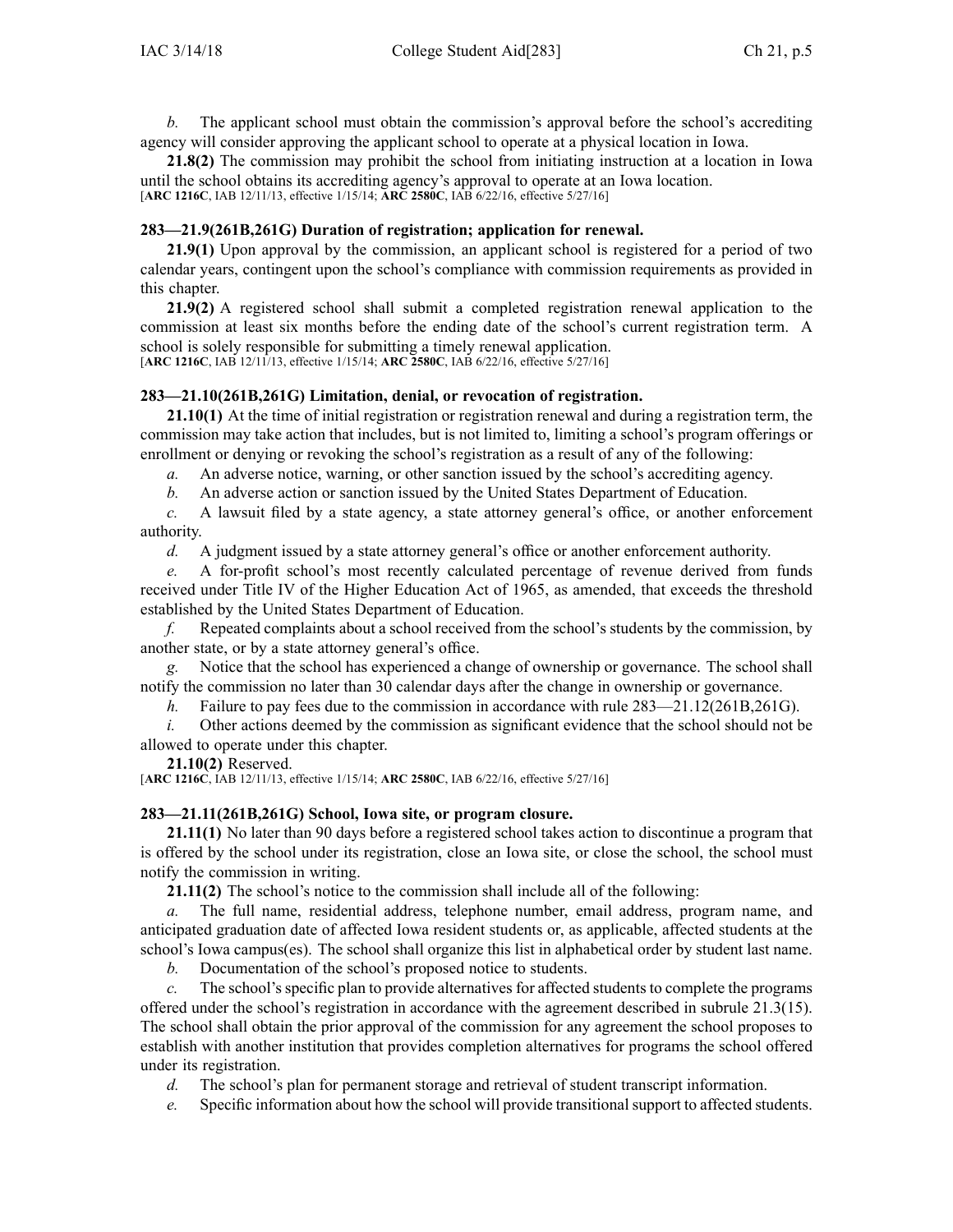*f.* Contact information for the specific entity and individual who will accep<sup>t</sup> responsibility for all of the following:

(1) Ensuring that unearned federal student aid is returned to the United States Department of Education on <sup>a</sup> timely basis.

(2) Finalizing student account records and providing copies of the students' final account statements to the students and, upon request, to the commission.

(3) Collecting outstanding bills <sup>a</sup> student owes to the school for tuition and other educational expenses.

(4) Collecting on private education loans or other institutional loans made to students by the school and, if applicable, the school's private preferred lender(s).

**21.11(3)** The commission may require <sup>a</sup> registered school that has <sup>a</sup> continuous corporate surety bond in effect pursuan<sup>t</sup> to Iowa Code section [714.18](https://www.legis.iowa.gov/docs/ico/section/714.18.pdf) to maintain the bond, at minimum, for one year after the school ceases operation in Iowa, closes an Iowa site, or ceases new enrollment in programs previously offered to Iowa resident students.

**21.11(4)** If the commission takes action to discontinue a school's program, close a school's Iowa site, or terminate <sup>a</sup> school's operation in Iowa, the school shall provide to the commission the information in subrule [21.11\(2\)](https://www.legis.iowa.gov/docs/iac/rule/283.21.11.pdf) and shall be subject to the requirements of subrule [21.11\(3\)](https://www.legis.iowa.gov/docs/iac/rule/283.21.11.pdf). [**ARC [1216C](https://www.legis.iowa.gov/docs/aco/arc/1216C.pdf)**, IAB 12/11/13, effective 1/15/14; **ARC [2580C](https://www.legis.iowa.gov/docs/aco/arc/2580C.pdf)**, IAB 6/22/16, effective 5/27/16]

#### **283—21.12(261B,261G) Initial registration application fees and subsequent annual fees.**

**21.12(1)** A school that applies for initial registration as required under Iowa Code chapter [261B](https://www.legis.iowa.gov/docs/ico/chapter/261B.pdf) shall remit an initial registration application fee payable to the commission in the amount of \$5,000. This fee is nonrefundable regardless of the commission's decision with respec<sup>t</sup> to the school's eligibility for registration in Iowa. A school that fails to pay the initial registration application fee shall be denied initial registration consideration.

**21.12(2)** A school that is approved for registration shall remit an annual fee payable to the commission in the amount due on July 15 of each year. If <sup>a</sup> school's registration terminates during <sup>a</sup> year, the school shall pay the annual fee to the commission if the school's registration is valid as of July 15 of that year. The annual fee is nonrefundable and will be assessed based on <sup>a</sup> school's full-time equivalent (FTE) enrollment as follows:

- ●Under 2,500 FTE – \$2,000.
- ●2,500 to 9,999 FTE – \$4,000.
- $\bullet$ 10,000 FTE or more – \$6,000.

**21.12(3)** A school that registers and pays fees under rule [283—21.12](https://www.legis.iowa.gov/docs/iac/rule/283.21.12.pdf)(261B,261G) is not required to pay fees under rule [283—21.15\(](https://www.legis.iowa.gov/docs/iac/rule/283.21.15.pdf)261B,261G) if participating in the interstate reciprocity agreement. [**ARC [1216C](https://www.legis.iowa.gov/docs/aco/arc/1216C.pdf)**, IAB 12/11/13, effective 1/15/14; **ARC [2580C](https://www.legis.iowa.gov/docs/aco/arc/2580C.pdf)**, IAB 6/22/16, effective 5/27/16]

## **283—21.13(261B,261G) Authorization to operate in Iowa for certain nonpublic, nonprofit colleges and universities exempt from registration.**

**21.13(1)** The state of Iowa considers <sup>a</sup> nonpublic, nonprofit institution located in Iowa, which qualifies for an exemption from registration under Iowa Code section [261B.11\(1\)](https://www.legis.iowa.gov/docs/ico/section/261B.11.pdf)*"j"* and *"l,"* to be authorized to lawfully operate in Iowa as <sup>a</sup> postsecondary educational institution that grants <sup>a</sup> degree, diploma, or certificate for the purpose of state authorization regulations established by the United States Department of Education, provided the institution meets the following additional conditions:

*a.* The institution is exempt from federal taxation under Section  $501(c)(3)$  of the Internal Revenue Code on or after July 1, 2013; and

*b.* The institution originated in this state and has undergone no change in ownership or control since July 1, 2011.

**21.13(2)** The following Iowa colleges and universities are authorized under subrule [21.13\(1\)](https://www.legis.iowa.gov/docs/iac/rule/283.21.13.pdf):

- *a.* Allen College;
- *b.* Briar Cliff University;
- *c.* Buena Vista University;
- *d.* Central College;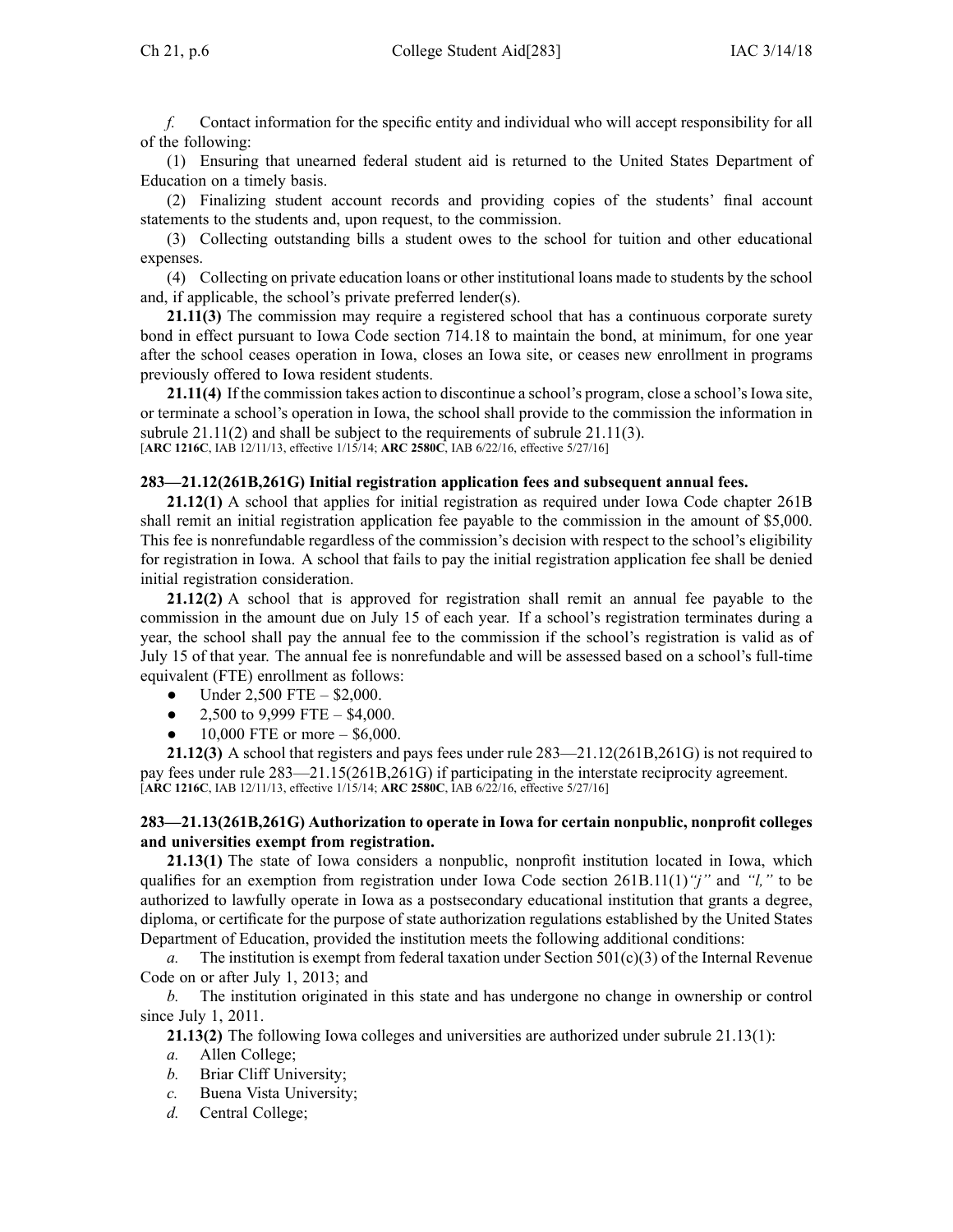- *e.* Clarke University;
- *f.* Coe College;
- *g.* Cornell College;
- *h.* Des Moines University;
- *i.* Divine Word College;
- *j.* Dordt College;
- *k.* Drake University;
- *l.* Emmaus Bible College;
- *m.* Faith Baptist Bible College and Theological Seminary;
- *n.* Graceland University;
- *o.* Grand View University;
- *p.* Grinnell College;
- *q.* Iowa Wesleyan College;
- *r.* Loras College;
- *s.* Luther College;
- *t.* Maharishi University of Management;
- *u.* Mercy College of Health Sciences;
- *v.* Mercy St. Luke's School of Radiologic Technology;
- *w.* Morningside College;
- *x.* Mount Mercy College;
- *y.* Northwestern College;
- *z.* Palmer College of Chiropractic;
- *aa.* Simpson College;
- *ab.* St. Ambrose University;
- *ac.* St. Luke's College;
- *ad.* Unity Point Health Des Moines School of Radiologic Technology;
- *ae.* University of Dubuque;
- *af.* Upper Iowa University;
- *ag.* Wartburg College;
- *ah.* Wartburg Theological Seminary; and
- *ai.* William Penn University.

[**ARC [1216C](https://www.legis.iowa.gov/docs/aco/arc/1216C.pdf)**, IAB 12/11/13, effective 1/15/14; **ARC [2580C](https://www.legis.iowa.gov/docs/aco/arc/2580C.pdf)**, IAB 6/22/16, effective 5/27/16]

## **283—21.14(261B,261G) Verification of exemption from registration to operate in Iowa.**

**21.14(1)** A school claiming an exemption from registration under Iowa Code chapter [261B](https://www.legis.iowa.gov/docs/ico/chapter/261B.pdf) shall demonstrate the following:

*a.* The school provides the reference under which it requests exemption from registration under Iowa Code section [261B.11](https://www.legis.iowa.gov/docs/ico/section/261B.11.pdf).

*b.* If the school offers <sup>a</sup> course of instruction leading to <sup>a</sup> degree, with the exception of <sup>a</sup> school that qualifies for an exemption under Iowa Code section [261B.11\(1\)](https://www.legis.iowa.gov/docs/ico/section/261B.11.pdf)*"h,"* the school is accredited by an accrediting agency recognized by the United States Department of Education and will notify the commission of any negative changes to its accrediting status.

*c.* The school has <sup>a</sup> policy that prohibits unlawful possession, use, or distribution of controlled substances by students and employees on school-owned or -leased property or in conjunction with activities sponsored by the school. The school will provide information about the policy to all students and employees, including any sanctions for violation of the policy and any substance abuse prevention programs for students and employees.

*d.* The school has <sup>a</sup> policy addressing sexual abuse including counseling, campus security, education, and facilitating accurate and promp<sup>t</sup> reporting of sexual abuse.

The school has an employee policy for reporting suspected incidents of child physical or sexual abuse that includes individuals whom the school compensates to conduct activities on the school's behalf at an Iowa location.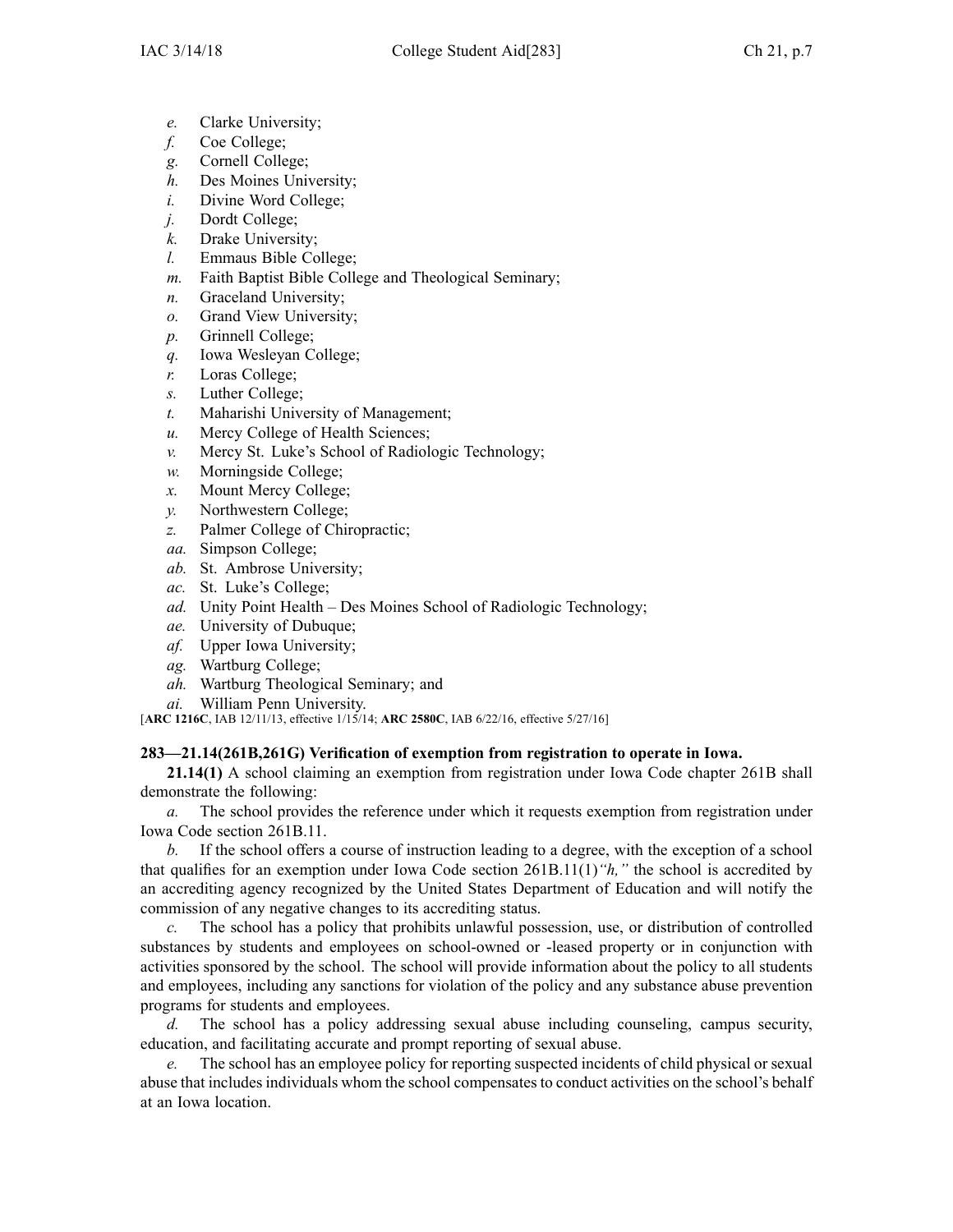*f.* The school has <sup>a</sup> military refund policy for students who are members of the Iowa national guard or reserve forces of the United States and the spouses of such members if the members have dependent children when the members are ordered into active duty as required by Iowa Code sections [261.9\(1\)](https://www.legis.iowa.gov/docs/ico/section/261.9.pdf)*"g,"*[262.9\(30\)](https://www.legis.iowa.gov/docs/ico/section/262.9.pdf), and [260C.14\(20\)](https://www.legis.iowa.gov/docs/ico/section/260C.14.pdf). The policy shall include:

(1) Withdrawal from all or <sup>a</sup> portion of the student's registration and receipt of <sup>a</sup> full refund of tuition and mandatory fees that the school assessed for courses from which the student withdrew. For <sup>a</sup> program in which <sup>a</sup> student's academic progress is measured only in clock hours, the school shall provide <sup>a</sup> full refund of tuition and mandatory fees to <sup>a</sup> student who withdraws and who requests that benefit for the paymen<sup>t</sup> period in which the student withdrew. The paymen<sup>t</sup> period is determined under rules promulgated by the United States Department of Education for the disbursement of federal Stafford loan funds.

(2) Making arrangements for instructors to repor<sup>t</sup> grades or repor<sup>t</sup> incomplete grades that will be completed at <sup>a</sup> later date.

*g.* The school posts <sup>a</sup> list of required and suggested textbooks for all courses and corresponding international standard book numbers for such textbooks at least 14 days before the start of each semester or term at the locations where textbooks are sold on campus and on the school's Internet site.

*h.* The school has procedures for preservation of student records and the contact information to be used by students and graduates who seek to obtain transcript information.

*i.* A covered institution under Iowa Code chapter [261F](https://www.legis.iowa.gov/docs/ico/chapter/261F.pdf) has a code of conduct that complies with Iowa Code section [261F.2](https://www.legis.iowa.gov/docs/ico/section/261F.2.pdf).

*j.* A covered institution under Iowa Code chapter [261F](https://www.legis.iowa.gov/docs/ico/chapter/261F.pdf) with <sup>a</sup> preferred lender list meets the requirements of Iowa Code section [261F.6](https://www.legis.iowa.gov/docs/ico/section/261F.6.pdf).

*k.* The school provides the commission with the name of and business contact information for <sup>a</sup> person whom the school designates to receive student complaints from the commission and coordinate the school's response. The commission will provide <sup>a</sup> link to <sup>a</sup> page on its website for students to use to seek additional information about <sup>a</sup> school or to file <sup>a</sup> complaint about <sup>a</sup> school. A school that is approved for an exemption from registration will prominently provide on its website the link to the commission's web page for students.

**21.14(2)** A nonpublic school must provide evidence of financial responsibility under Iowa Code section [714.18](https://www.legis.iowa.gov/docs/ico/section/714.18.pdf) or demonstrate eligibility for an exemption under Iowa Code section [714.19](https://www.legis.iowa.gov/docs/ico/section/714.19.pdf).

**21.14(3)** A for-profit school must demonstrate and maintain compliance with Iowa Code section [714.23](https://www.legis.iowa.gov/docs/ico/section/714.23.pdf). The school shall apply the policy it adopts under Iowa Code section [714.23](https://www.legis.iowa.gov/docs/ico/section/714.23.pdf) to students who attend its campus(es) in Iowa, if applicable, as well as to Iowa resident students who attend distance education programs.

**21.14(4)** A for-profit school that does not participate in the student financial assistance programs administered by the United States Department of Education must demonstrate and maintain compliance with Iowa Code section [714.25](https://www.legis.iowa.gov/docs/ico/section/714.25.pdf).

[**ARC [2580C](https://www.legis.iowa.gov/docs/aco/arc/2580C.pdf)**, IAB 6/22/16, effective 5/27/16]

**283—21.15(261B,261G) Approval criteria for <sup>a</sup> school seeking to participate or renew participation in <sup>a</sup> commission-approved interstate reciprocity agreement under Iowa Code chapter [261G](https://www.legis.iowa.gov/docs/ico/chapter/261G.pdf).** A school that applies to participate in <sup>a</sup> commission-approved interstate reciprocity agreemen<sup>t</sup> shall meet the following criteria:

**21.15(1)** The applicant school shall be in compliance with Iowa Code chapter [261B](https://www.legis.iowa.gov/docs/ico/chapter/261B.pdf) as provided in this chapter.

**21.15(2)** The applicant school shall submit an institutional participation application as required by the commission-approved interstate reciprocity agreement. The application shall be signed by the school's chief executive officer or chief academic officer.

**21.15(3)** A nonpublic applicant school must submit evidence that its most recent, official financial responsibility composite score, as calculated using the method prescribed by the United States Department of Education, is at least 1.5. A school demonstrates that its financial responsibility composite score is official by providing written confirmation of its composite score from the United